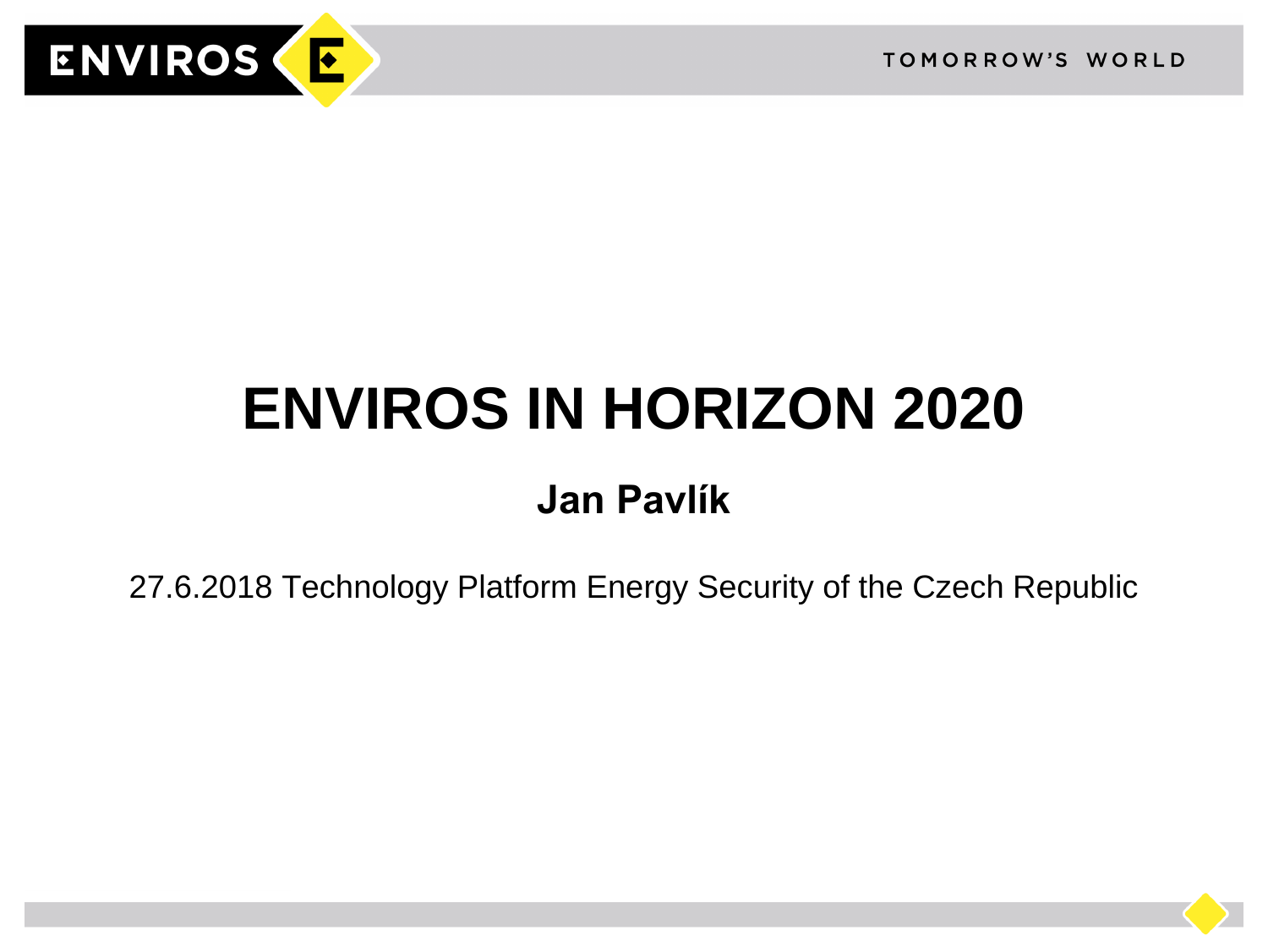

#### **Content**

- ENVIROS introduction
- H2020 project overview
- Our experience and lessons learned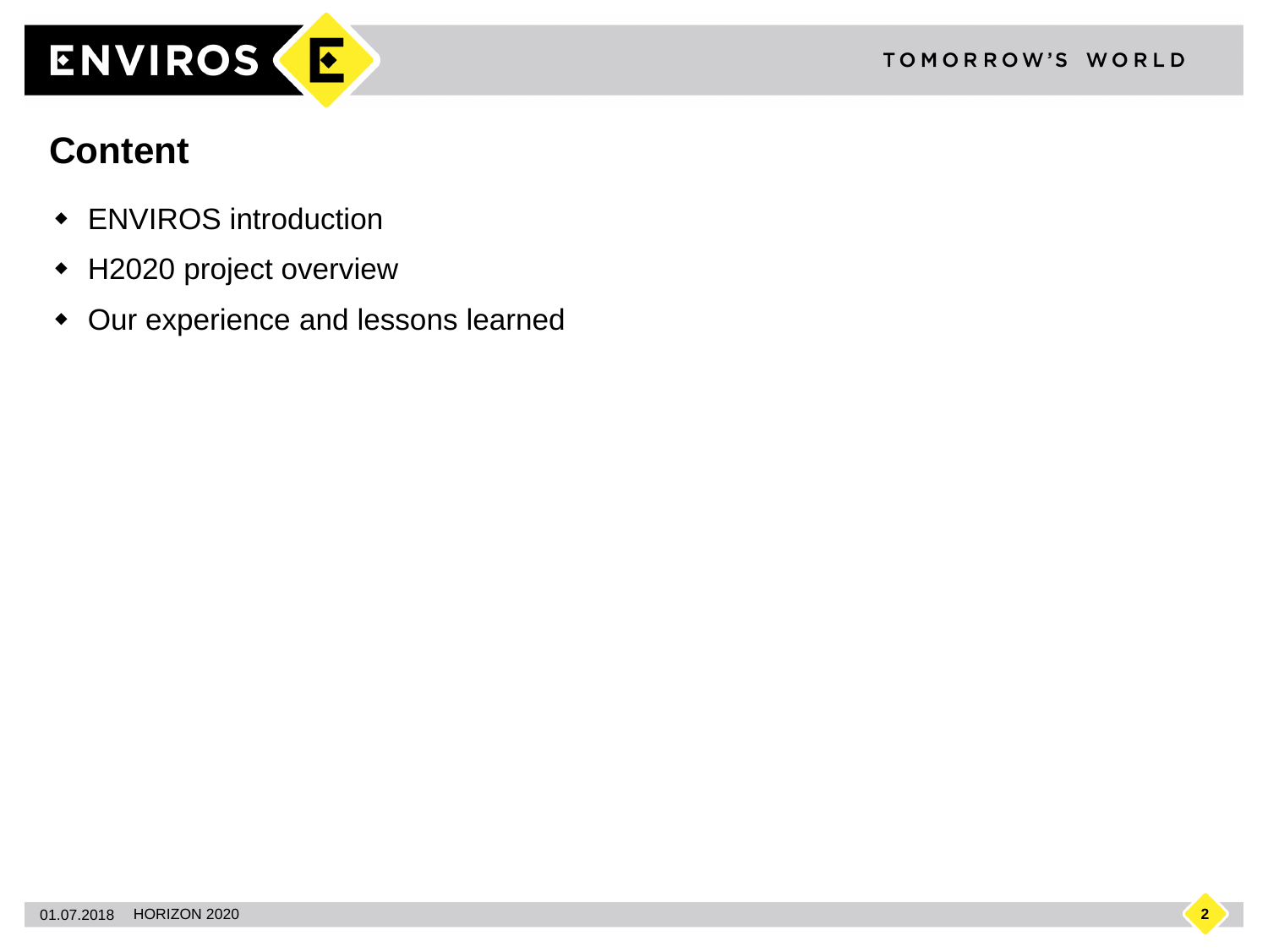

#### **Company profile**

- Member of international **ENVIROS GLOBAL LIMITED** based in the United Kingdom one of the leading energy and environmental engineering and consulting service companies**.**
- **Czech offices in Prague and Ostrava :** 24 years history, under the name of **ENVIROS** since 2002.
- Branch offices also in **Bratislava (Slovakia)** and **Belgrade (Serbia)**
- 45 employees / 38 full-time experts + range of external specialists from the fields of energy, waste, environment, economy, legislation, software / database development and energy / environmental modelling.

www.enviros.cz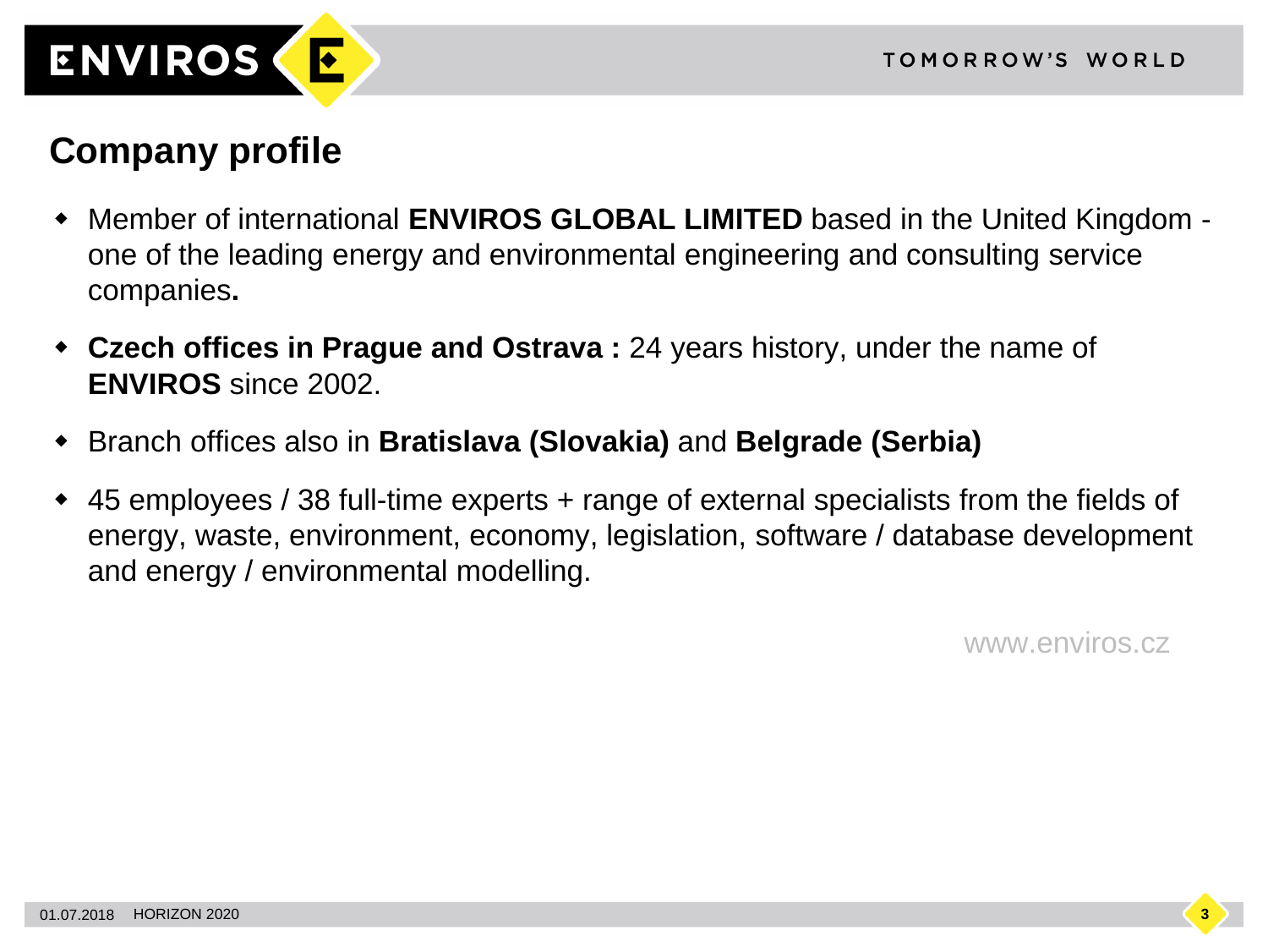

#### **Company profile**

For more than 20 years ENVIROS experts have been actively participating in a number of multi-country and international projects with partners from both EU and Central and Eastern European Countries.

Implemented projects include mainly those carried out within one of the EU programmes:

- **Horizon 2020**
- Intelligent Energy Europe
- 5th, 6th and 7th Framework Programme
- $\bullet$  LIFE+
- CENTRAL EUROPE
- Phare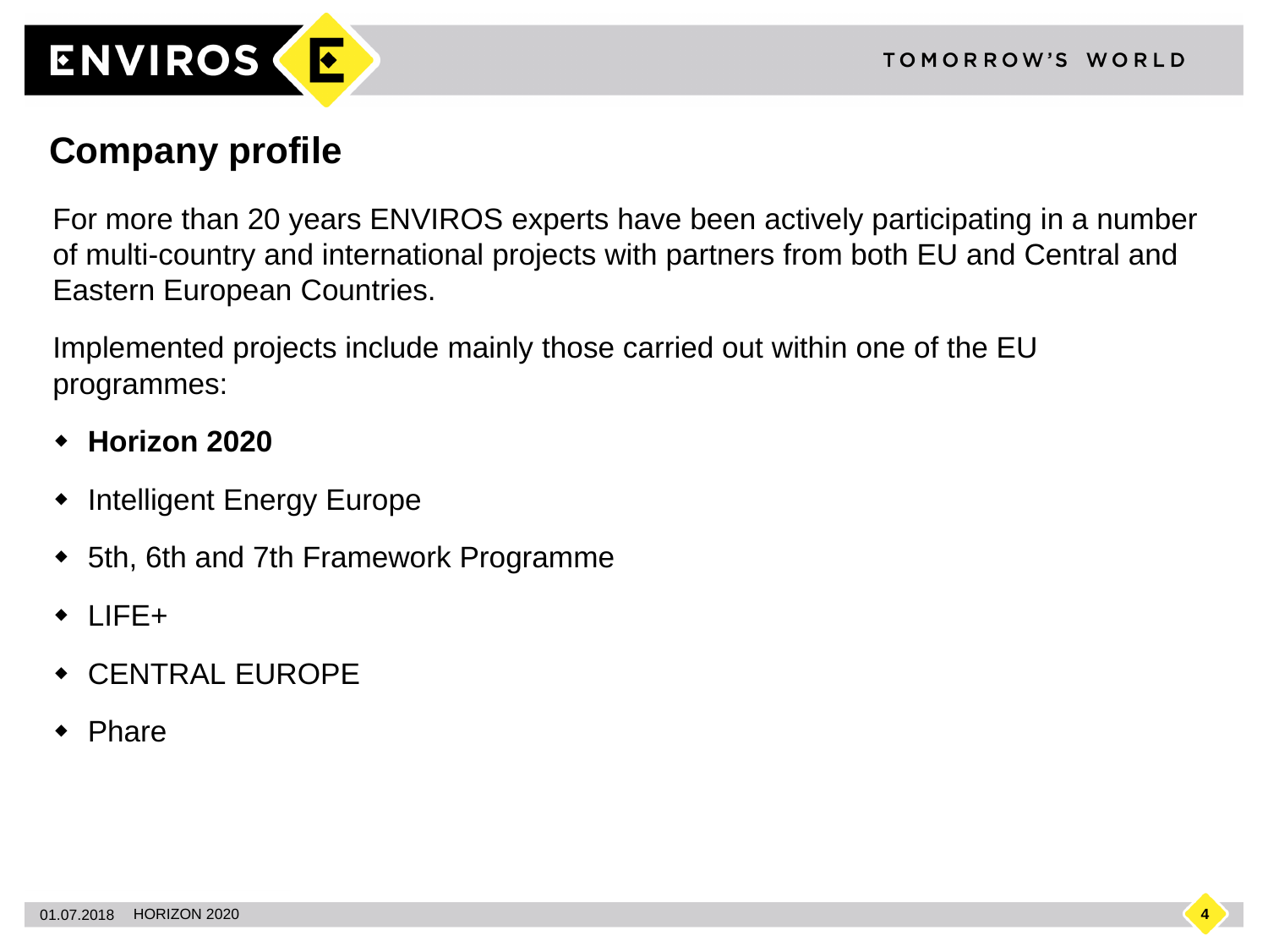

## **Ongoing H2020 projects: ODYSSEE-MURE**

- ODYSSEE-MURE: tool to support the creation and evaluation of energy efficiency policy
	- increasing the capacity of public authorities to plan and implement policies and measures to promote sustainable energy
	- 22 years of implementation of EU-supported projects and energy efficiency agencies
	- **32 partners from EU28, Norway, Serbia and Switzerland**, in particular policy makers
	- the link between EE indicators and EE policies
	- ODYSSEE:
		- database of internationally comparable energy efficiency indicators
		- 200 comparable EE indicators
	- MURE:
		- database of policy measures for support of energy efficiency promotion
		- ◆ 2,500 EE policy measures
	- 2 updates per year (preliminary and final)
	- training for 3,000 people
	- new indicators, assessing the benefits and impacts of policies and measures (including energy poverty, energy costs and prices)
	- increasing the involvement of national teams (interactive platform, forum, questions and answers, webinars, policy messages)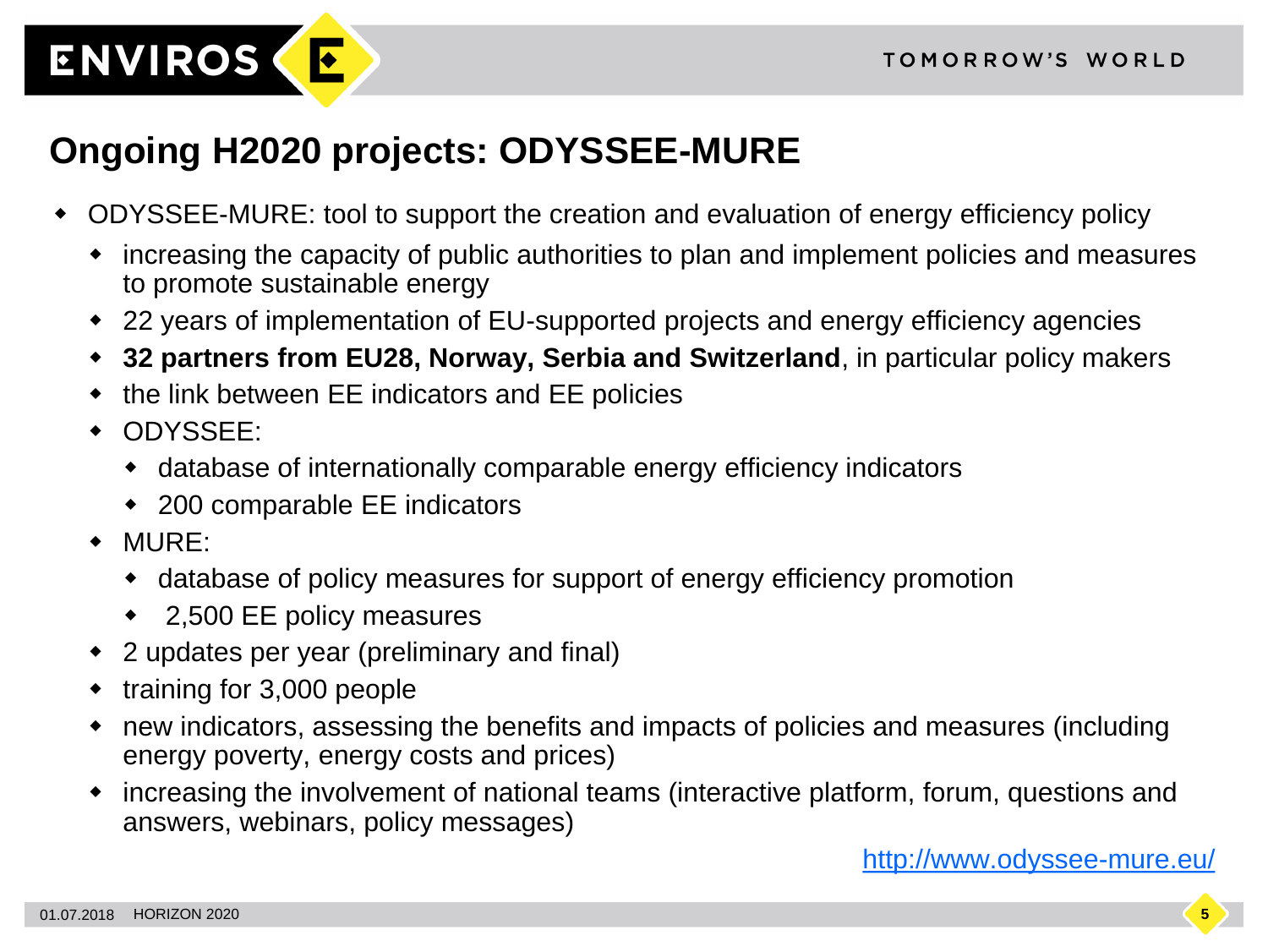

#### **Ongoing H2020 projects: CARISMA**

- 07/2015-07/2018
- CARISMA: Coordination and Assessment of Research and Innovation in Support of Climate Mitigation Actions
- CARISMA supports the development and diffusion of options for climate change mitigation, both technologies and practices to reduce greenhouse gas emissions
- [http://carisma-project.eu/](http://climatechangemitigation.eu/)
- <http://climatechangemitigation.eu/>
	- Portal collects and posts information from different EU-funded research and coordination projects on Climate Change Mitigation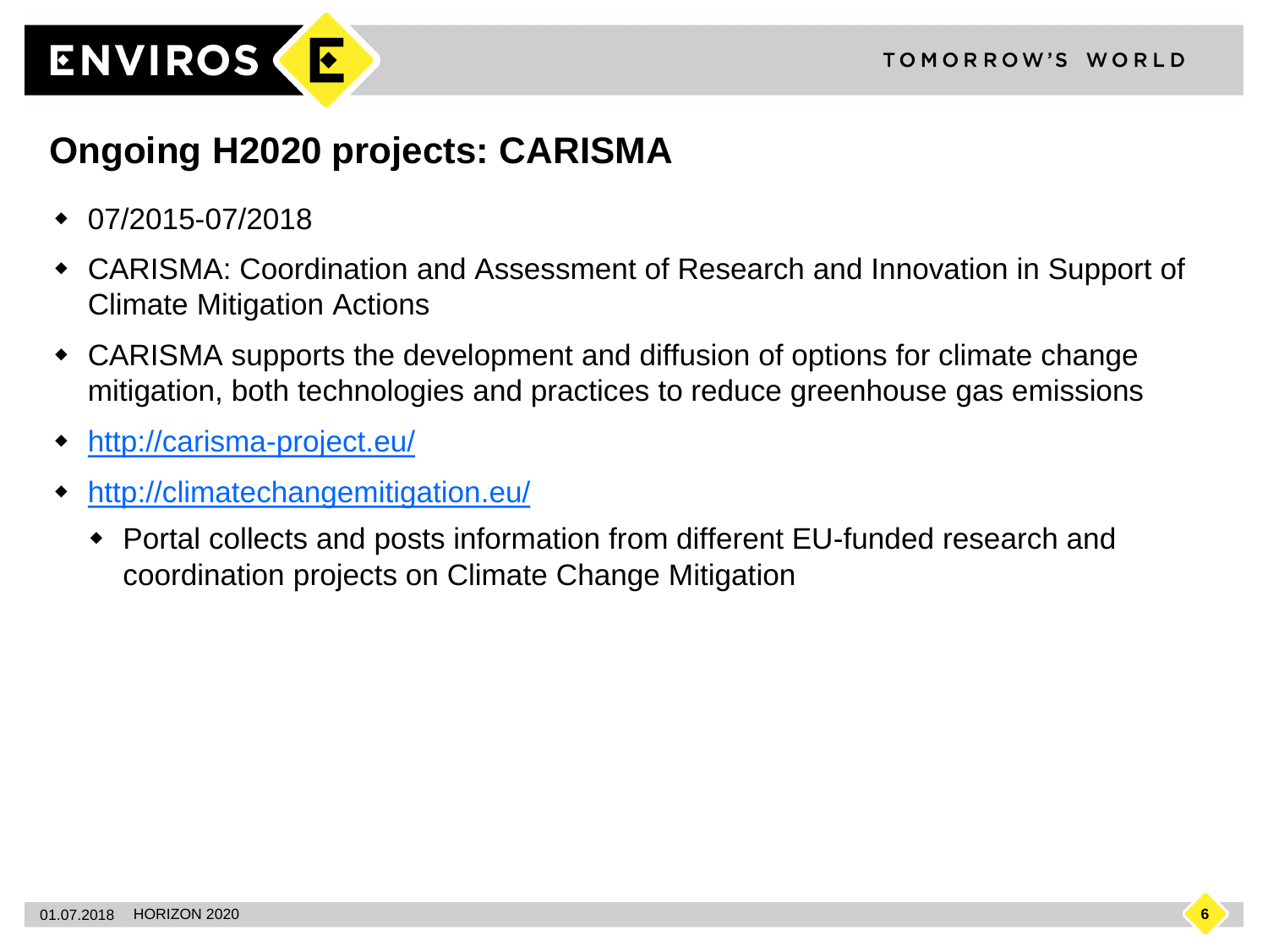

#### **Ongoing H2020 projects: CARISMA objectives**

- Identification of priorities for research and innovation on climate change mitigation options.
- Coordination of research and innovation in climate change mitigation-related programmes and projects.
- Greater awareness and understanding among policymakers of relevant attributes, features and economic, environmental, social and ethical implications of existing and new climate change actions, including technologies, practices, policies and measures in EU Member States, Associated Countries and beyond.
- Improved and context-relevant decision-making on climate change mitigation policies that leads to greater investment certainty in the private sector for climate change mitigation options and greater risks for climate-harmful investments.
- Recognition and improved understanding of the contextual factors relevant to realizing climate change mitigation options.
- Identification and analysis of opportunities to strengthen European engagement in international research and innovation collaboration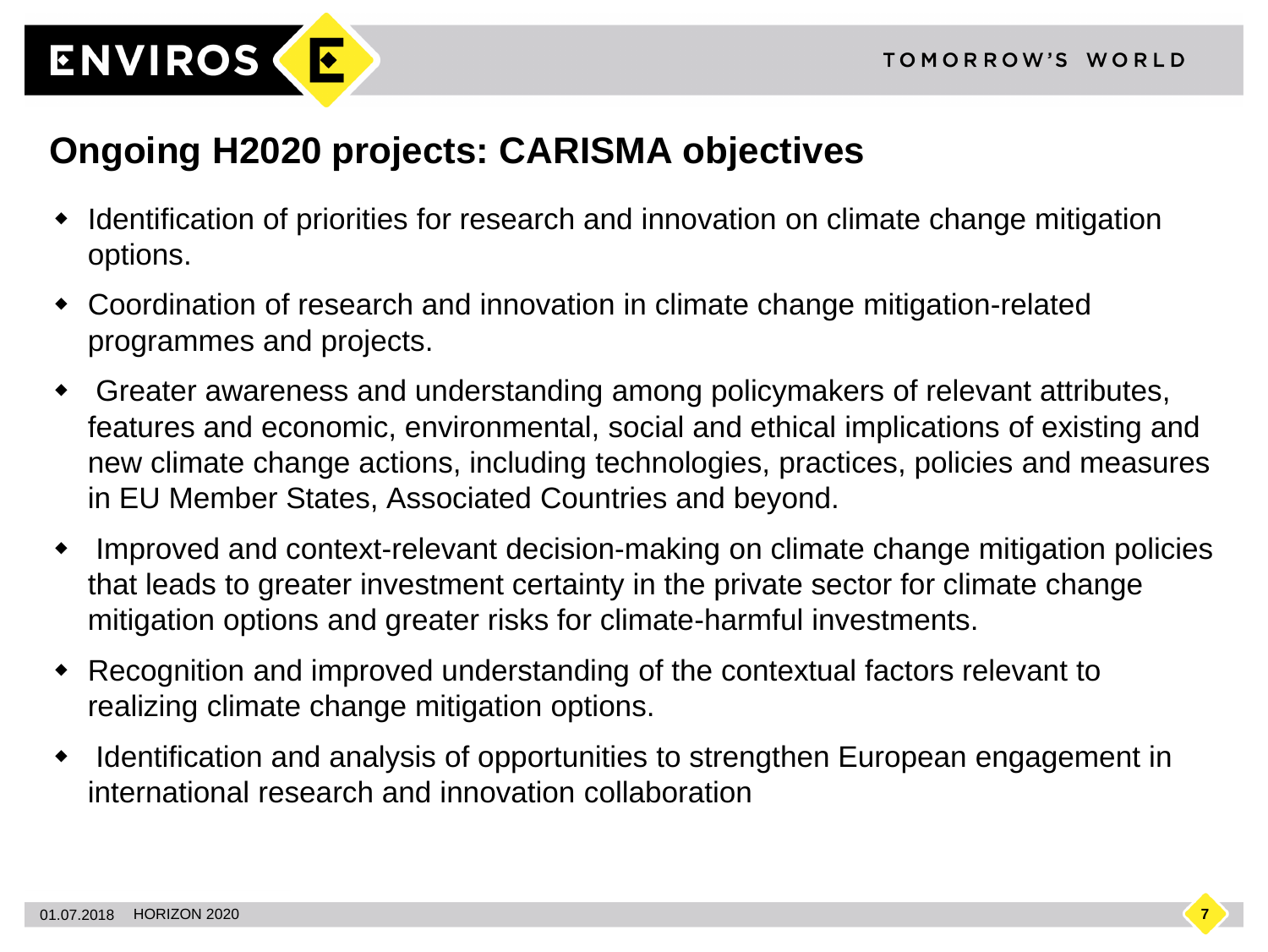

## **Ongoing H2020 projects: ICARUS**

- 06/2016-06/2020
- Integrated Climate forcing and Air pollution Reduction in Urban Systems.
- **18 Partner Institutions from 9 European countries**
- Development of a transdisciplinary methodology and toolkit for integrated impact assessment so that **air quality improvement**, climate change mitigation and health promotion can be evaluated efficiently in key sector policies.
- The ICARUS methodology and toolkit will be applied in nine EU cities
	- ◆ 3 small-size cities Basel, Brno, Ljubljana
	- 3 mid-size cities Stuttgart, Bristol, Thessaloniki and
	- 3 large cities Athens, Milan and Madrid
- <http://icarus2020.eu/>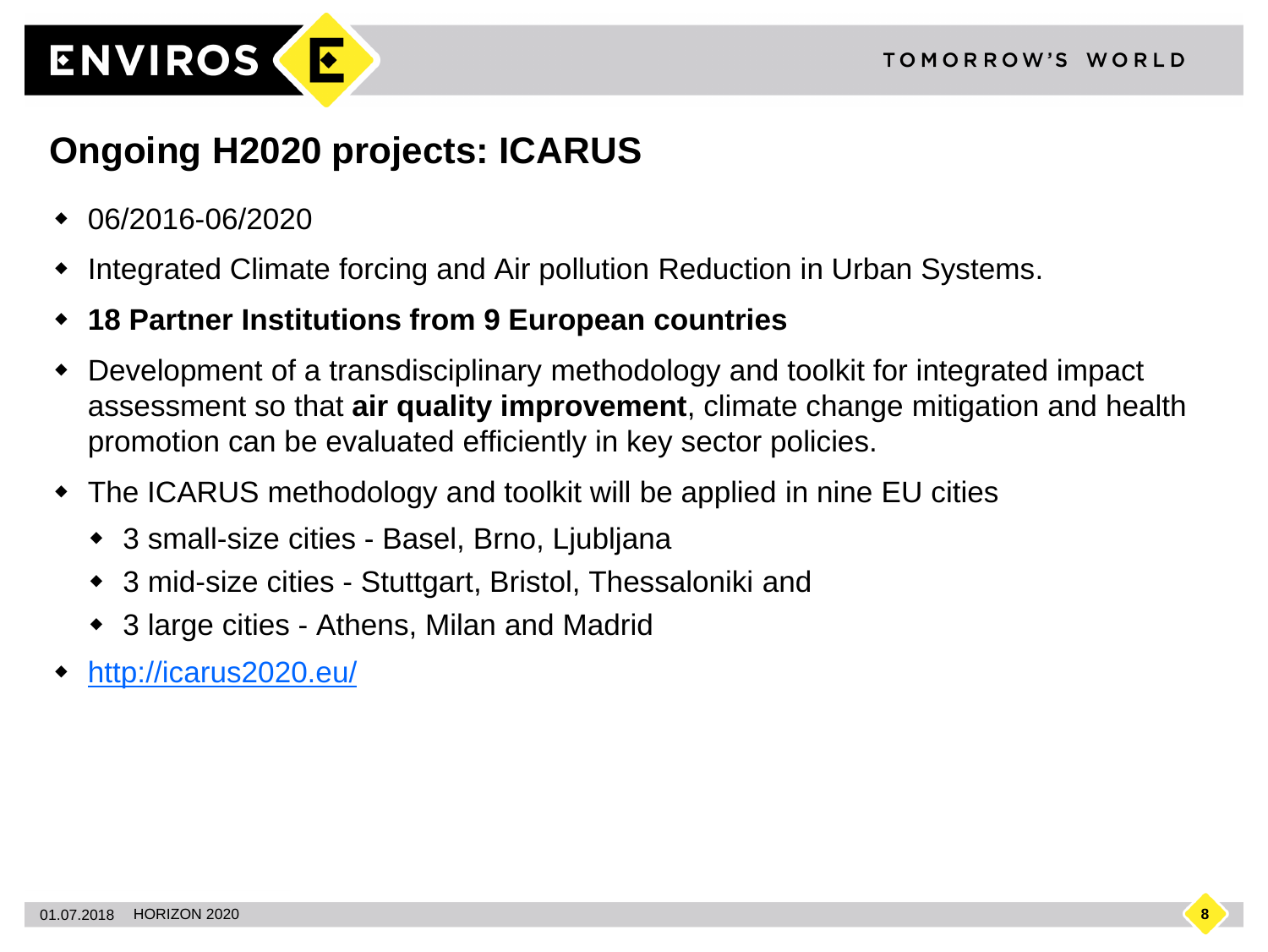

#### **ICARUS project partners**

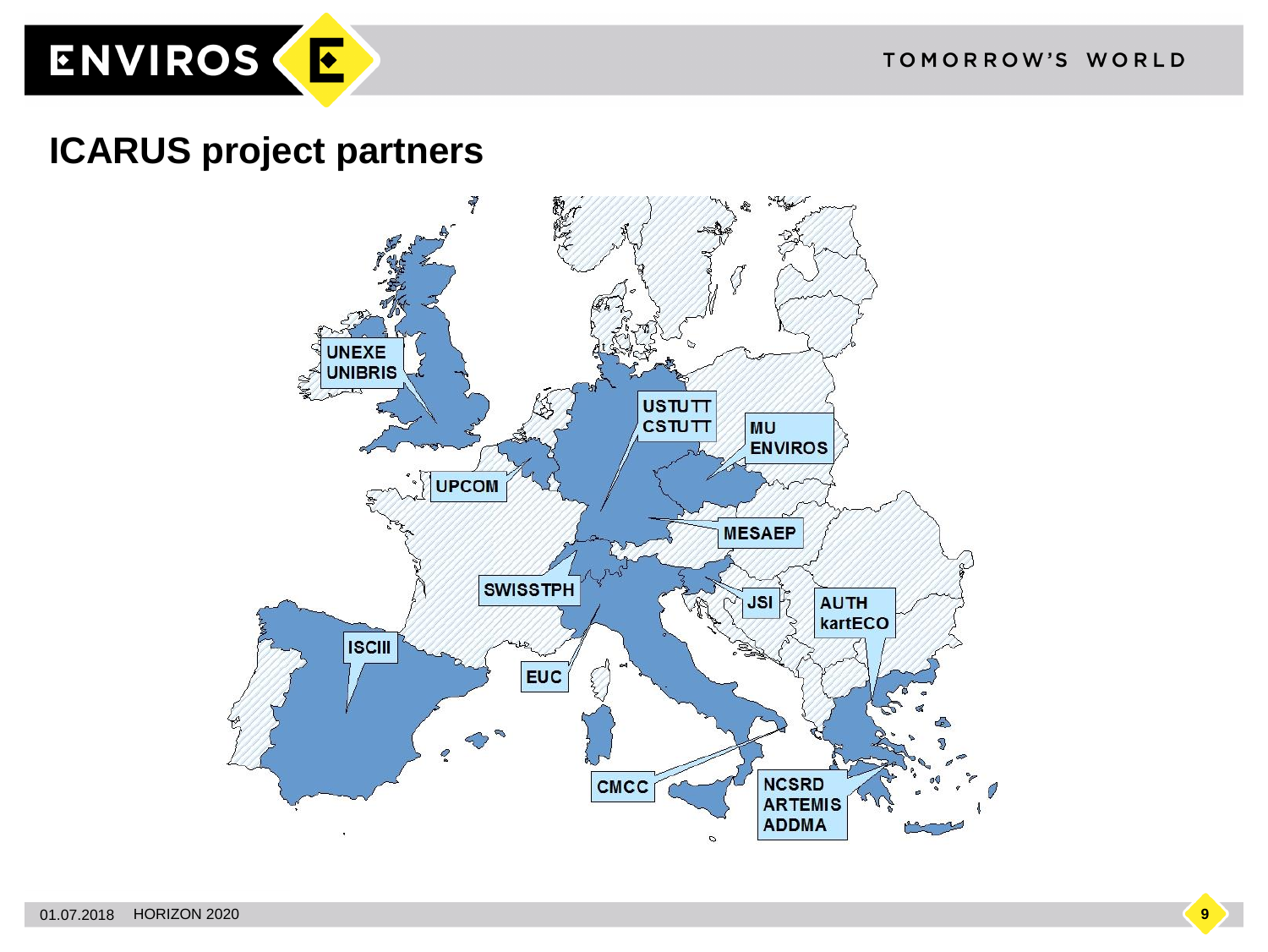

#### **Ongoing H2020 projects: guarantEE**

Within guarantEE **14 experienced partners** will foster the use of Energy Performance Contracting (EPC) in the public and private sector across Europe by especially:

- Making EPC more flexible to better serve private sector clients
- Mupporting EPC pilot projects with experienced facilitators
- Development of innovative business and financing models for performance based ESCO projects.
- Develop and test solutions for rented facilities adequately sharing costs and benefits between user, building owner and ESCO (triple-win approach).
- For private sector building owners, EPC contract variants providing enhanced flexibility will be developed.
- Market stakeholders will be intensively involved in the analysis of current barriers and the definition of adequate contractual solutions.
- Innovative energy service models are to be tested in pilot projects, in which the building owners will receive support from experienced EPC facilitators.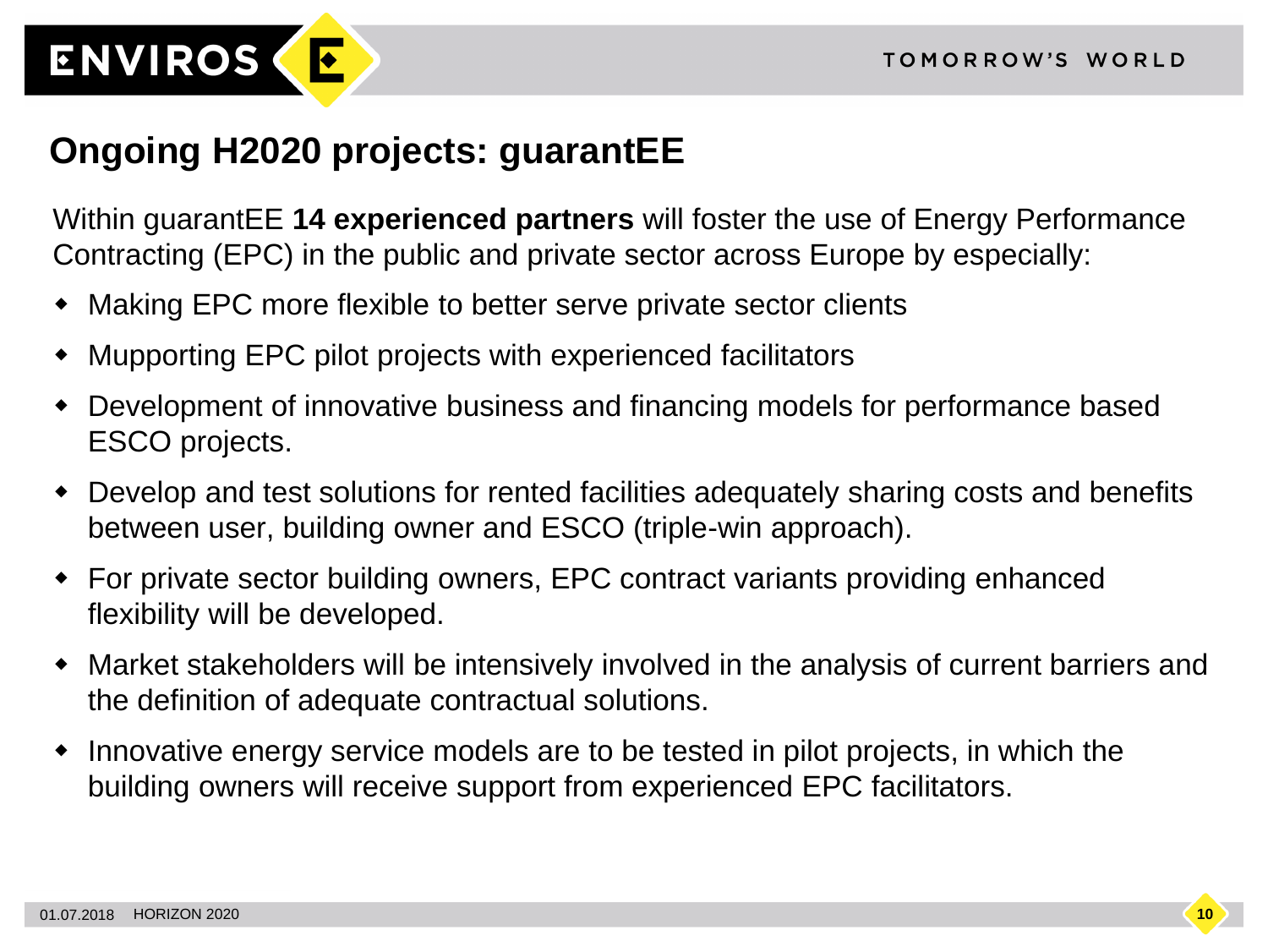

ENVIROS (E

| <b>GEA</b>      | <b>Grazer Energieagentur</b>               | AT        |
|-----------------|--------------------------------------------|-----------|
| <b>NEE</b>      | Norsk Enok og Energi AS                    | NO.       |
| <b>CODEMA</b>   | City of Dublin Energy Management<br>Agency | IE        |
| <b>Factor 4</b> | Factor 4                                   | BE.       |
| <b>ICAEN</b>    | Institut Catala d'Energia                  | ES        |
| <b>TUD</b>      | <b>TUD Business Consulting SRL</b>         | RO        |
| ECB             | Energeticke Centrum Bratislava             | <b>SK</b> |

| <b>VIPA</b>    | <b>Public Investment Development</b><br>Agency                                                       | LT        |
|----------------|------------------------------------------------------------------------------------------------------|-----------|
| <b>ENVIROS</b> | Enviros                                                                                              | CZ        |
| <b>IJS</b>     | <b>Institut Jozef Stefan</b>                                                                         | SI        |
| <b>RVO</b>     | <b>Rijksdienst voor Ondernemend</b><br>Nederland                                                     | <b>NL</b> |
| <b>ENEA</b>    | Agenzia Nazionale per le Nuove<br>Tecnologie, l'Energia e lo Sviluppo<br><b>Economico Sostenible</b> | IT        |
| <b>EnPO</b>    | <b>Sem Energies Posit'if</b>                                                                         | FR        |

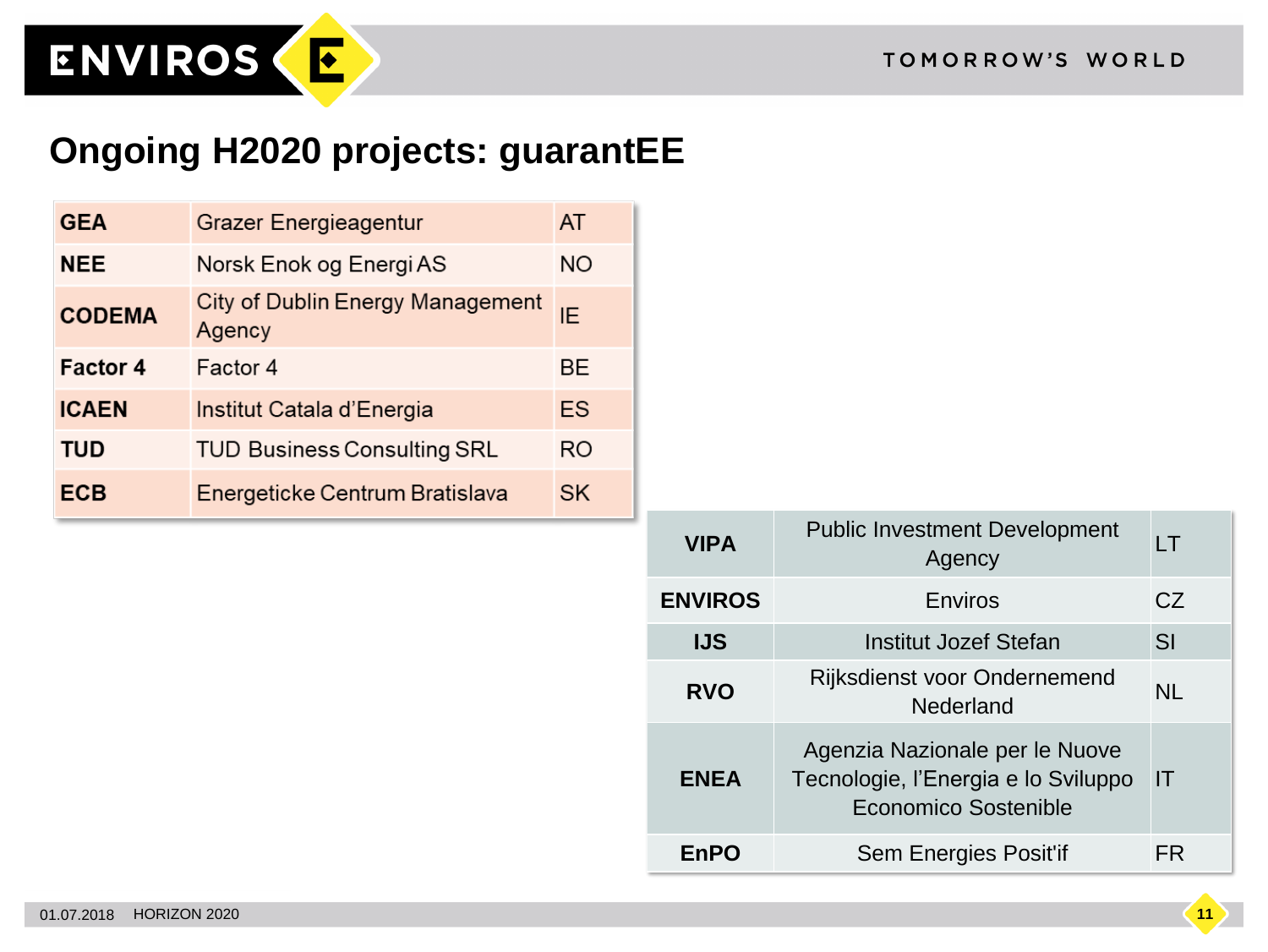

#### **Our experience**

- Increasing number of competing proposals (overlap of project topics)
- Increasing demand on time for preparation specialised service
- A difficult first step:
	- projects create projects (follow up activities, importance of consortiums)
	- "national" competition usually one partner per country
- Long payment periods
- Real gross salary fees
- A risk of subsequent corrections
- Great opportunity for company and staff experience, increasing of reputation
- A way for bigger projects (EREK European resource efficiency centre/EASME)